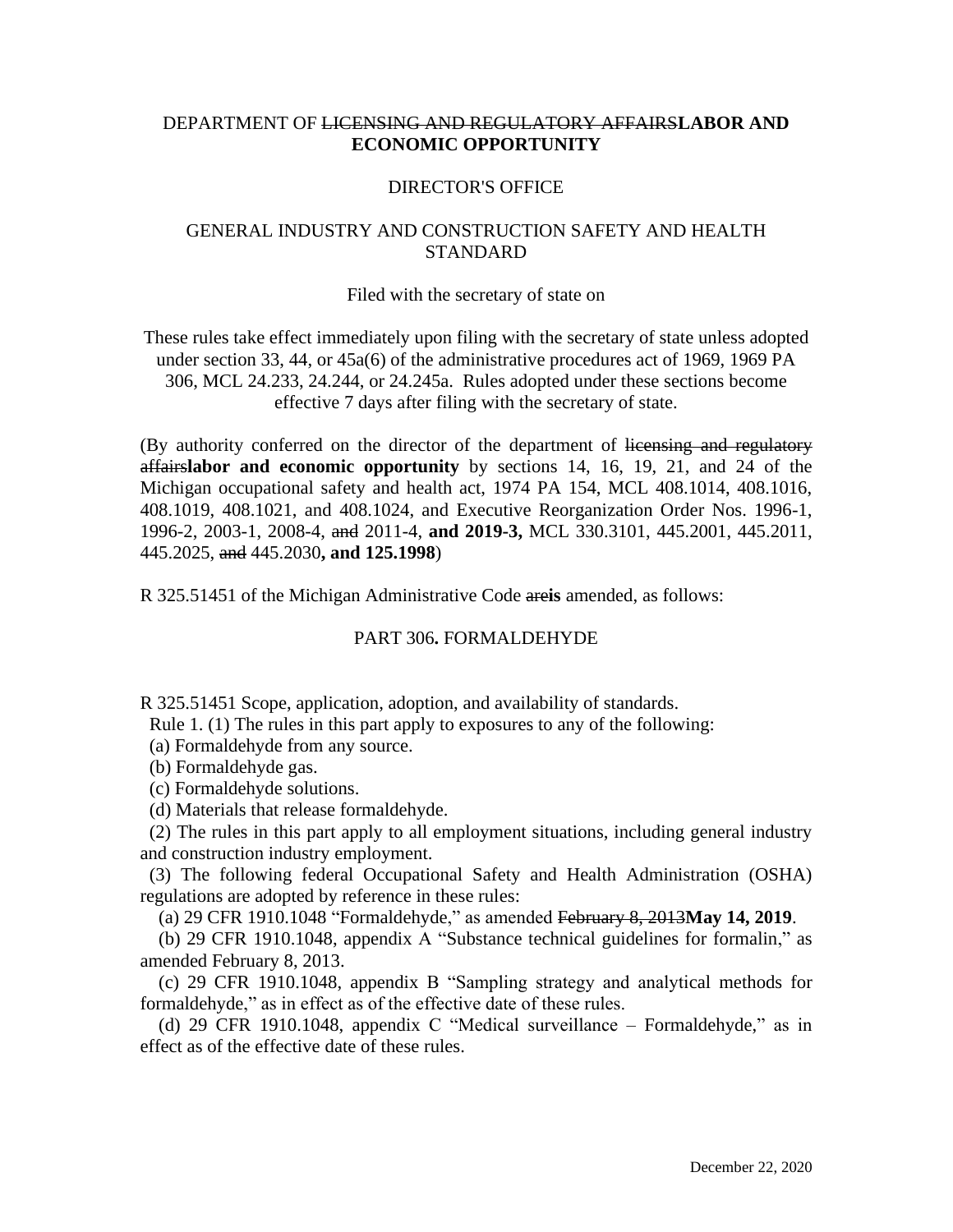(e) 29 CFR 1910.1048, appendix D "Nonmandatory medical disease questionnaire**Medical Disease Questionnaire**," as in effect as of the effective date of these rules **as amended May 14, 2019**.

(4) A reference to 29 CFR 1910.132 and 1910.133 means all of the following:

 (a) General Industry Safety and Health Standard Part 33. "Personal Protective Equipment."

 (b) General Industry Safety and Health Standard Part 433. "Personal Protective Equipment."

 (5) A reference to 29 CFR 1910.1200 means Occupational Health Standard Part 430. "Hazard Communication."

 (6) A reference to 29 CFR 1910.134 means Occupational Health**General Industry and Construction Safety and Health** Standard Part 451. "Respiratory Protection."

 (7) A reference to 29 CFR 1910.1020 means General Industry and Construction Safety and Health Standard Part 470. "Employee Medical Records and Trade Secrets."

 (8) A reference to 29 CFR 1910.141 means General Industry Safety and Health Standard Part 474. "Sanitation."

 (9) The adopted federal regulations have the same force and effect as a rule promulgated under the Michigan occupational safety and health act, 1974 PA 154, MCL 408.1001 to 408.1094.

 (10) The OSHA regulations adopted in these rules are available from the United States Department of Labor, Occupational Safety and Health Administration website, [www.osha.gov,](http://www.osha.gov/) at no charge, as of the time of adoption of these rules.

 (11) The standards adopted in these rules are available for inspection at the Department of Licensing and Regulatory Affairs**Labor and Economic Opportunity**, MIOSHA, Regulatory Services**Standards and FOIA** Section, 530 West Allegan Street, P.O. Box 30643, Lansing, Michigan, 48909-8143.

 (12) The standards adopted in these rules may be obtained from the publisher or the Department of Licensing and Regulatory Affairs**Labor and Economic Opportunity**, MIOSHA, Regulatory Services**Standards and FOIA** Section, 530 West Allegan Street, P.O. Box 30643, Lansing, Michigan, 48909-8143, at the cost charged in this rule, plus \$20.00 for shipping and handling.

 (13) The following Michigan Occupational Safety and Health Administration**occupational safety and health administration** (MIOSHA) standards are referenced in these rules. Up to 5 copies of these standards may be obtained at no charge from the Department of Licensing and Regulatory Affairs**Labor and Economic Opportunity**, MIOSHA, Regulatory Services**Standards and FOIA** Section, 530 West Allegan Street, P.O. Box 30643, Lansing, Michigan, 48909-8143 or via the internet at the following website: [www.michigan.gov/mioshastandards.](http://www.michigan.gov/mioshastandards) For quantities greater than 5, the cost, as of the time of adoption of these rules, is 4 cents per page.

 (a) General Industry Safety and Health Standard Part 33. "Personal Protective Equipment," R 408.13301 to R 408.13398.

 (b) General Industry Safety and Health Standard Part 433. "Personal Protective Equipment," R 325.60001 to R 325.60013.

 (c) General Industry Safety and Health Standard Part 474. "Sanitation," R 325.47401 to R 325.47425.